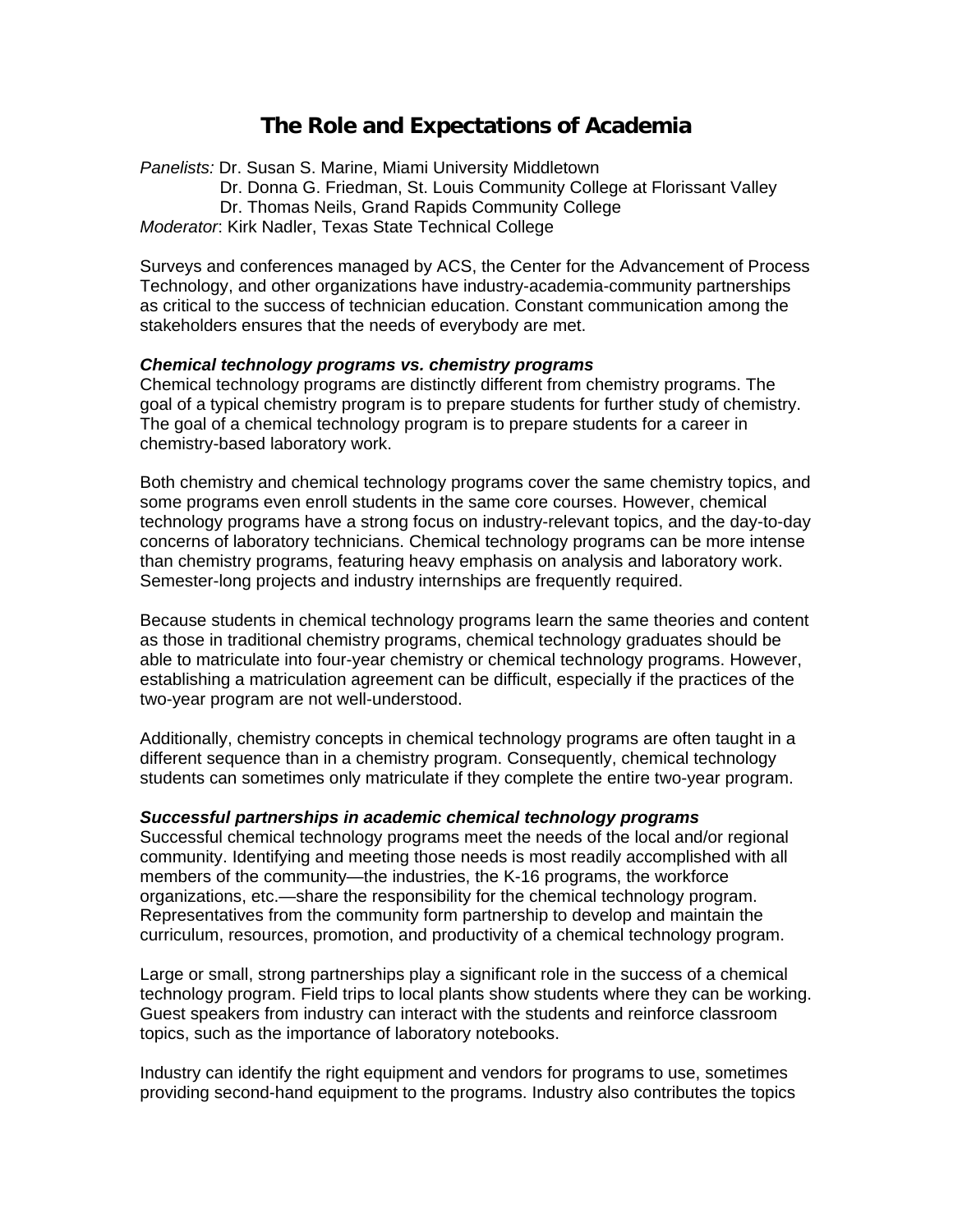students need to learn, as well as internships to provide work experience. Industry representatives can make powerful recruiters at career fairs.

By partnering with other academic programs, chemical technology programs can pool resources throughout the community. Because they are focused on preparation for a career, they are often appealing to displaced workers from other industries and marginalized secondary students who may not understand the "point" of education.

#### *Program alignment with industry needs*

Naturally, chemical technology programs need to stay aligned with industry needs. One method for achieving alignment is a gap analysis.

ChemTechStandards is the ACS tool for performing a gap analysis. Users can prepare a customized survey using one or more sets of industry-based skill standards for technicians. Industry partners take the survey, identifying skills needed in their specific business. Academic partners complete the same survey, identifying the learning outcomes of their program. The ChemTechStandards software then determines the gap between academic outcomes and industry expectations, and the curriculum can be adjusted accordingly.

The most common use of the gap analysis is for the initial development of a chemical technology program. Repeating the gap analysis every few years is a simple way of ensuring alignment of the program with changing industry needs.

The gap survey can also be used to prepare students for the future. Industry members can complete the survey twice, indicating the expectations for new and experienced technicians. While the process can be time-consuming, the results of these surveys can show students what to expect as their career progresses.

## *Benefits of partnerships for industry*

Alliance-type partnerships benefit more than academia. By providing curriculum information and materials, industries are preparing their own future workforce. Students learn what they need in the classroom and are ready to start work with little or no extra training.

The one-on-one interaction of industry representatives with students also benefits both. Students see the friendly, human side of a company and are more likely to take their talents there. Industry representatives learn just how qualified and professional the students are; they can identify qualified employees easily and shorten the interview process.

#### *Preparing students for chemical technology programs*

Both chemical technology programs and industrial laboratories are fast-paced environments where duties and responsibilities change quickly and often.

Secondary teachers wishing to prepare their students for chemical technology programs are encouraged to focus on basic knowledge and skills. Students have to be able to read, write, and perform algebra quickly, with little to no assistance. They also need to be able to think critically and problem-solve with a great deal of independence. Using simple equipment, taking care of glassware, and calculating dilutions are also valuable skills.